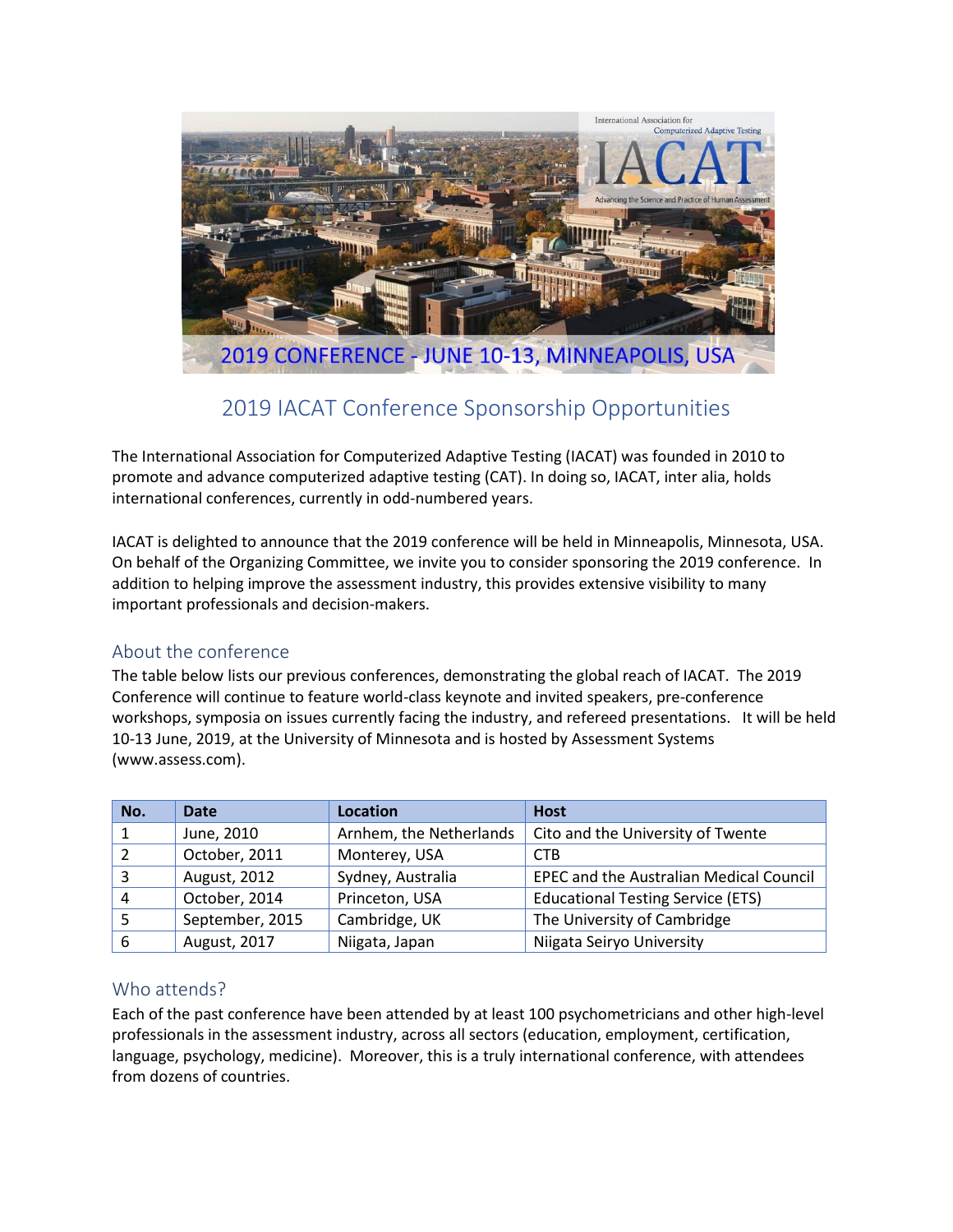# What are the sponsorship opportunities?

Sponsorship will be acknowledged in a number of ways and will effectively demonstrate your organization's support of adaptive testing. The limited number of sponsorships will be allocated on a first come first served basis. The four levels of sponsorship are described below.

| <b>Sponsorship Level</b> | <b>Acknowledgements</b>                                                                                                                                   |
|--------------------------|-----------------------------------------------------------------------------------------------------------------------------------------------------------|
|                          |                                                                                                                                                           |
| 1. Platinum              | 1. Your logo will be shown prominently at the bottom of the initial session<br>announcement screen of plenary sessions (presidential address, and keynote |
| (USD\$5000)              | speakers)                                                                                                                                                 |
|                          | 2. Your logo will be shown prominently on the conference website and will<br>redirect a click on logo to sponsor web site                                 |
|                          | 3. You may include a 200 word profile of your organization for the website                                                                                |
|                          | 4. Your logo will be displayed in the conference app (if supported by the app)                                                                            |
|                          | Your sponsorship will be explicitly acknowledged during the presidential<br>5.<br>address                                                                 |
|                          | 6. You will be able to include company literature in the attendee registration                                                                            |
|                          | area                                                                                                                                                      |
|                          | 1. Your logo will be shown prominently at the bottom of the initial session                                                                               |
| 2. Gold                  | announcement screen of plenary sessions (presidential address, and keynote<br>speakers)                                                                   |
| (USD\$3000)              | 2. Your logo will be shown prominently on the conference website and will                                                                                 |
|                          | redirect a click on logo to sponsor web site                                                                                                              |
|                          | 3. You may include a 100 word profile of your organization for the website                                                                                |
|                          | 4. Your logo will be displayed in the conference app (if supported by the app)                                                                            |
|                          | 5. You will be able to include company literature in the attendee registration<br>area                                                                    |
| 3. Silver                | 1. Your logo will be shown prominently at the bottom of the initial session                                                                               |
|                          | announcement screen of plenary sessions (presidential address, and keynote                                                                                |
| (USD\$1000)              | speakers)                                                                                                                                                 |
|                          | 2. Your logo will be shown prominently on the conference website and will                                                                                 |
|                          | redirect a click on logo to sponsor web site                                                                                                              |
|                          | 3. You may include a 75 word profile of your organization for the website                                                                                 |
|                          | 4. Your logo will be displayed in the conference app (if supported by the app)                                                                            |
|                          |                                                                                                                                                           |
| 4. Bronze (USD\$500)     | 1. Your logo will be shown prominently at the bottom of the initial session                                                                               |
|                          | announcement screen of plenary sessions (presidential address, and keynote<br>speakers)                                                                   |
|                          | 2. Your logo will be shown prominently on the conference website and will                                                                                 |
|                          | redirect a click on logo to sponsor web site                                                                                                              |
|                          | 3. You may include a 50 word profile of your organization for the website                                                                                 |
|                          | 4. Your logo will be displayed in the conference app (if supported by the app)                                                                            |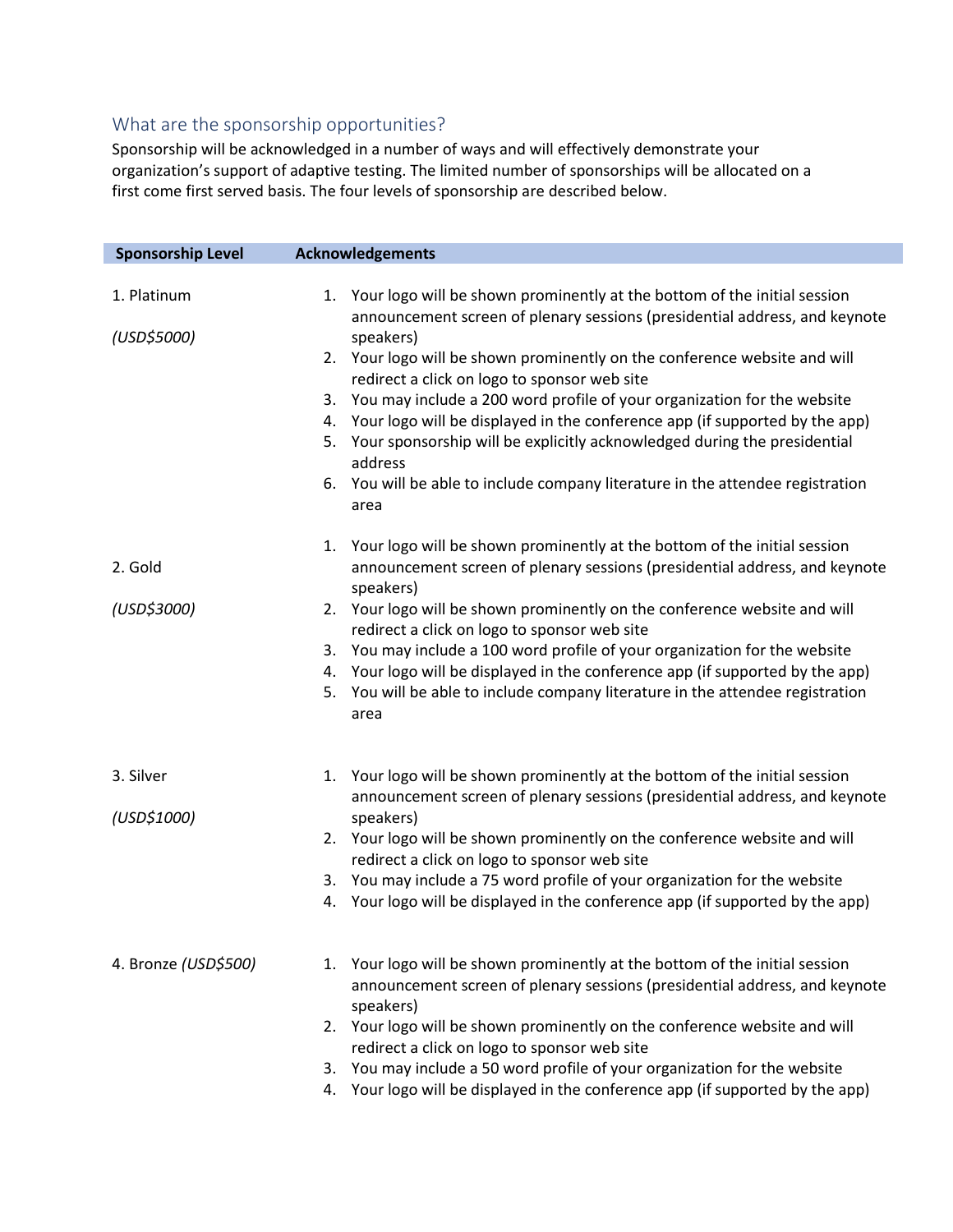In order to confirm your sponsorship, please complete the Application to Sponsor form on the next page and send it no later than **1 March 2019** to the IACAT treasurer, Kathi Gialluca [\(kathleen.gialluca@pearson.com\)](mailto:kathleen.gialluca@pearson.com). Please include payment or provide information on invoicing if necessary.

For further information regarding sponsorship and the conference, please contact the Executive Director, Cliff Donath, a[t cliffdonath@gmail.com.](mailto:cliffdonath@gmail.com)